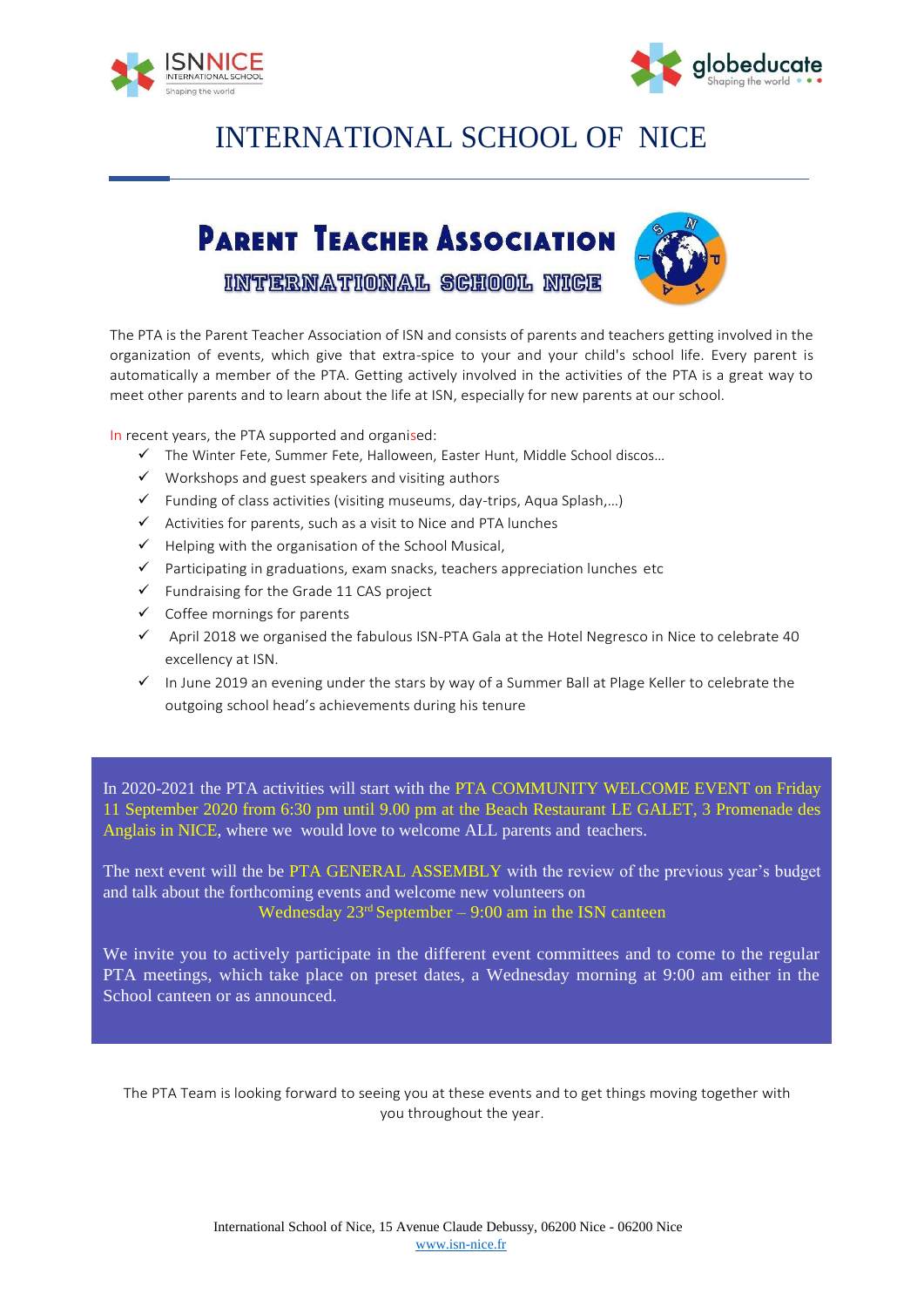



## INTERNATIONAL SCHOOL OF NICE



The PTA invites you to take active part in your child's life at ISN and to join us for the annual.

#### PTA GENERAL ASSEMBLY Wednesday 23<sup>rd</sup> September 2020 9:00 – 10:30 am in the School canteen

The proposed agenda for the GA is as follows:

- Introduction and explanation of the role of the PTA at ISN
- Introduction of PTA executive team
- PTA Treasurer's report
- New PTA budget for 2020/2021
- School Director's report.

#### We are looking forward to make it a great School year for us, as parents, and for our children at ISN - together with YOU!

If you cannot make it but still would like to have a voice - please fill in the form below. For more information please contact [pta@isn-nice.com](mailto:pta@isn-nice.com)

#### GENERAL ASSEMBLY - PROXY FORM

Proxy Form-if required, please detach and return to the school, or give to your nominated parent attending the meeting.

I, the undersigned …………………….................................... (name) am unable to attend the ISN - PTA General Assembly on 23<sup>th</sup> September 2020; however, I would like to give

(Name)..........................................................................................the power to vote on my behalf.

Date : …………………………….Signature : ………………………………………………………….